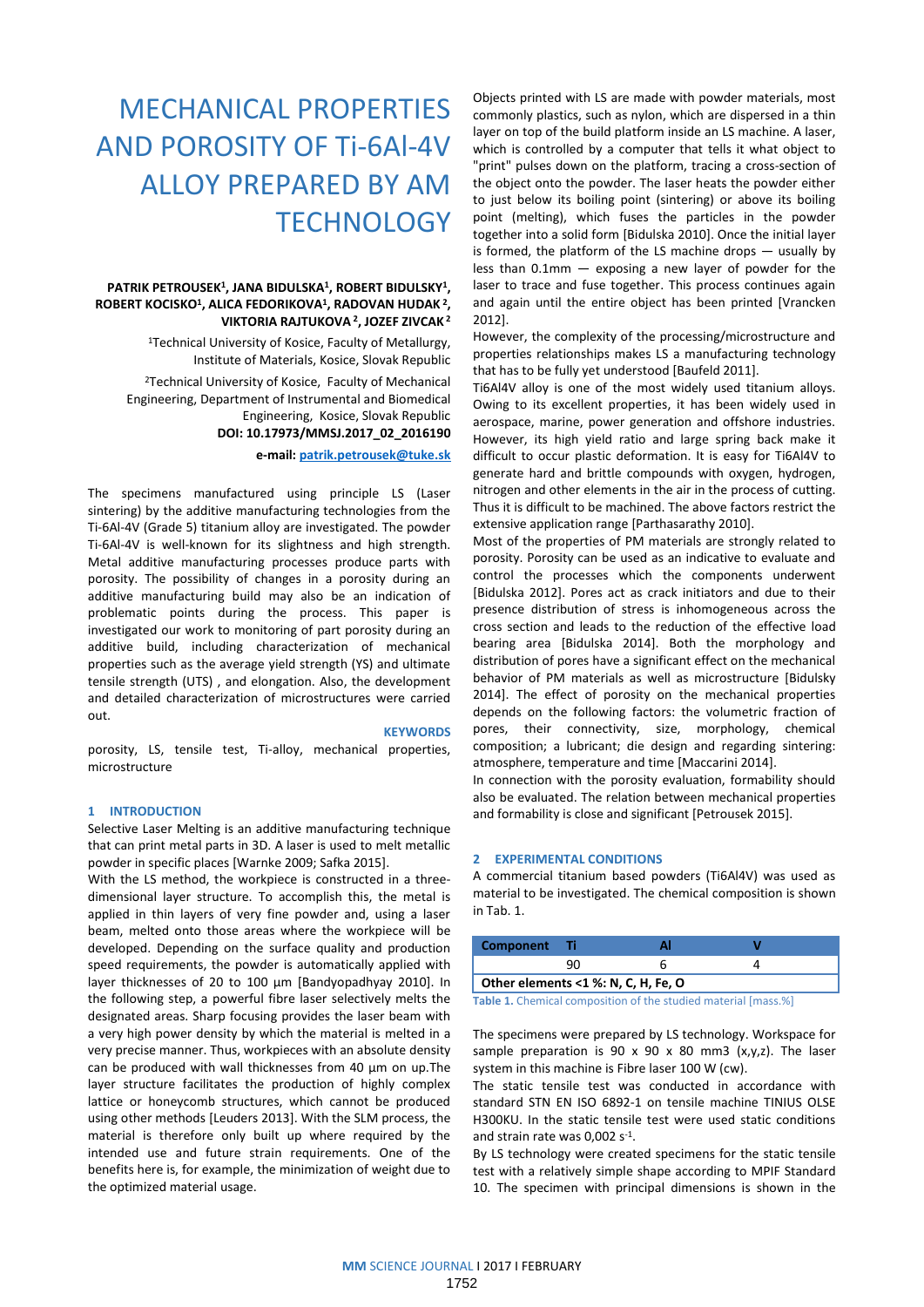Fig. 1. The thickness of the sample was 2,75 mm. This technology guarantees accuracy about 0.01 mm.



**Figure 1**. Dimension of sample for static tensile test prepared by LS technology

Allocating sample for measurement porosity,  $f_{circle}$ ,  $f_{shape}$  (the morphological characteristics that show the shape of the pores with a major impact on the mechanical properties, such as presented in the Fig. 2), Aspect (representing the ratio between major axis and minor axis of ellipse equivalent to pore) and Dcircle (average length of diameters measured at 2 degree intervals and passing through object´s centroid) shown in the Fig. 3. These parameters were measured on the surface of the sample (area 2), in thickness (area 1) and the cross section of the sample (area 3) [Bidulska 2010; Bidulska 2014; Bidulsky 2014].



Figure 2. The pores shapes in depending on f<sub>shape</sub> and fcircle.



**Figure 3.** The schematically divided sample into three areas.

Methodology for evaluating the total porosity was described in work [Bidulska 2011]. Microstructures were obtained by OM Zeiss and software AxioVision.

## **3 RESULT AND DISCUSSION**

The Fig. 4 shows a diagram of the static tensile tests of samples prepared by LS technology and without heat treatment. The tensile test was conducted on 15 samples. The course of uniform deformation is the same in all samples. After reaching the yield strength the brittle fracture occurred, which is characteristic of the powder materials. The ultimate tensile strength for all samples was the same, namely 1080 MPa.

Yield strength was in the range <600; 745 MPa>. Ductility measured by the videoextensometric system was in the range <10; 12%>.



**Figure 4.** Diagram from the static tensile test

The result of the LS process is a completely martensitic structure (α). Martensitic plates originated from the prior β grain boundaries and fill the columnar grains (Fig. 5a). Consequently, in the picture pores are not visible, and it is necessary to change the contrast by DIC filter. In the Fig. 5b is thus possible to see individual pores and continuous pores.

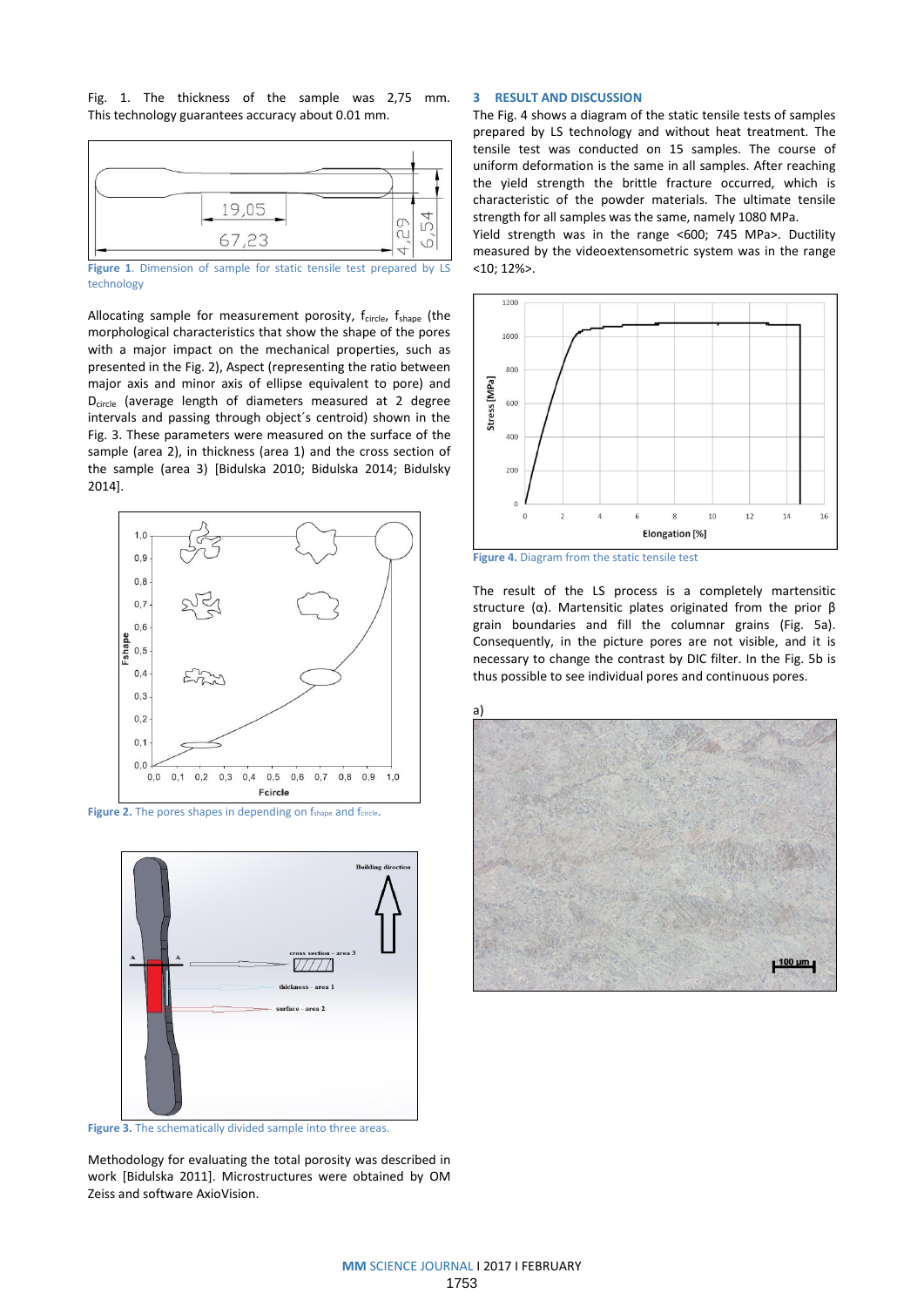

**Figure 5** a) Microstructure of Ti6Al4V from OM b) Microstructure of Ti6Al4V from OM with DIC filter outlining the pores

Evaluation of the porosity of the etched samples is difficult because the contrast between the grain and pores is small. Therefore, it is appropriate to assess the porosity of the only polished samples, not etched. Etching causes incorrectly indicating pore. The Fig. 6a is an example of non-etched microstructure in which porosity was evaluated. The program ImageJ these pores marked (Fig. 6b). This program works with the contrast of white - black and recognizes each pixel from created picture. The data are evaluated in the coordinate system <x, y>.





**Figure 6** a) Microstructure of Ti6Al4V from OM, not etched b) Microstructure of Ti6Al4V from OM with grid in ImageJ <x, y>

The dependence between  $f_{\text{circle}}$  and  $f_{\text{shape}}$  expresses the shape of pores, as shown in the Fig. 2. If the ratio is  $n^1$ , then the pores have ideal circular shape. In this case, an ideal shape of the

pores were more than 94% (Fig. 7). The shape of the pore is important for initiation cracking in the static tensile test but also in further mechanical processing. Pores with sharp edges are more prone to cracking. This factor is multiplied with the pore size.



**Figure 7.** Dependence f<sub>circle</sub> vs. f<sub>shape</sub>. In red circle are ideal shape pores

In the Fig. 8 is shown dependence between  $f_{\text{circle}}$  and  $D_{\text{circle}}$ . Regarding pore dimension, small pores evolve easily to a circular form, while large pores are very irregular and have a significant internal notch effect on mechanical properties. The average pore size was 15 μm. The pores more than 20 μm are potential initiators of cracks (gray ellipse). These pores are below 0.1%, and therefore it can be said that the pore size, in this case, does not affect on the mechanical properties. The higher amount of large pores causing a risk that it can be created associated pore to complexes.



**Figure 8.** Dependence f<sub>circle</sub> vs. D<sub>circle</sub>. In red circle is the average pore size. In gray circle are pores with a higher diameter

The Fig. 9 shows dependence between  $f_{\text{circle}}$  and aspect. Aspect value is important regarding the technology used. This value is used to evaluate of the smallest and largest pore size which is described by an ellipse. If the ratio is  $n^2$  it points out that technology is appropriate in the fact that there will be no merging of pores.